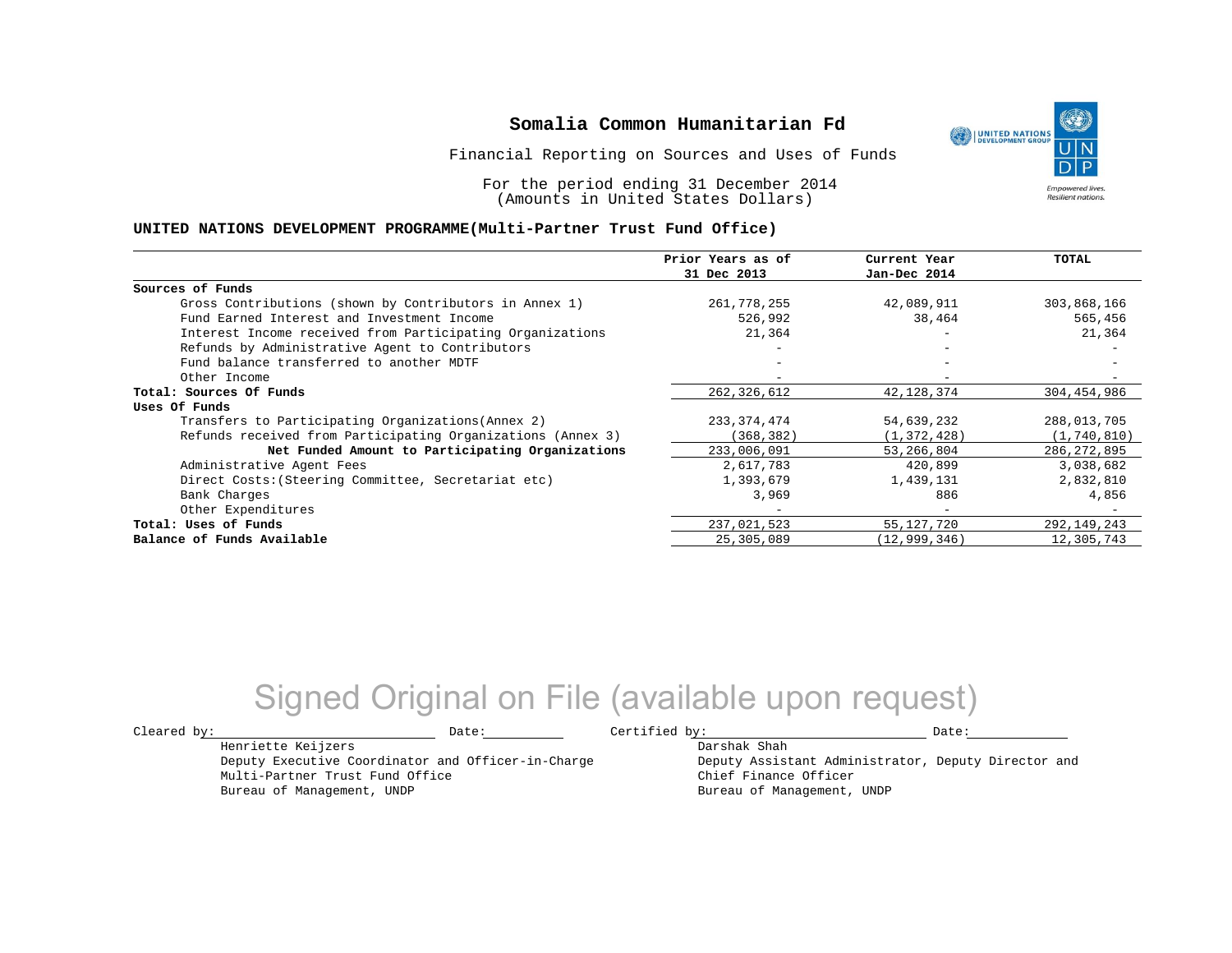

For the period ending 31 December 2014 (Amounts in United States Dollars)

### **UNITED NATIONS DEVELOPMENT PROGRAMME(Multi-Partner Trust Fund Office)**

#### **Annex - 1: Gross Contributions**

|                                | Prior Years as of | Current Year | TOTAL        |
|--------------------------------|-------------------|--------------|--------------|
|                                | 31 Dec 2013       | Jan-Dec 2014 |              |
| Contributors                   |                   |              |              |
| African Union                  | 2,000,000         |              | 2,000,000    |
| Australian Agency for Int'l De | 15,942,500        |              | 15,942,500   |
| DEPARTMENT FOR INT'L DEVELOPME | 92,812,223        | 10,975,300   | 103,787,523  |
| GOVERNMENT OF AUSTRALIA        |                   | 4,384,000    | 4,384,000    |
| GOVERNMENT OF AZERBAIJAN       | 100,000           |              | 100,000      |
| GOVERNMENT OF DENMARK          | 24,404,491        | 5,602,619    | 30,007,110   |
| GOVERNMENT OF FINLAND          | 13,314,000        | 1,860,600    | 15,174,600   |
| GOVERNMENT OF GERMANY          | 3,849,850         | 1,256,000    | 5,105,850    |
| GOVERNMENT OF GUYANA           | 75,000            |              | 75,000       |
| GOVERNMENT OF ITALY            | 2,618,000         |              | 2,618,000    |
| GOVERNMENT OF NETHERLANDS      | 37,805,157        | 1,268,400    | 39,073,557   |
| GOVERNMENT OF NORWAY           | 20,833,835        |              | 20,833,835   |
| GOVERNMENT OF POLAND           | 297,921           |              | 297,921      |
| IRISH AID                      | 13,567,580        | 4,042,400    | 17,609,980   |
| PRIVATE SECTOR                 | 10,000            |              | 10,000       |
| SWEDISH INT'L DEVELOPMENT COOP | 27,502,965        | 10,660,651   | 38, 163, 616 |
| SWISS AGY FOR DEVELOPMENT & CO | 6,644,734         | 2,039,941    | 8,684,675    |
| Total: Contributions           | 261,778,255       | 42,089,911   | 303,868,166  |

# Signed Original on File (available upon request)

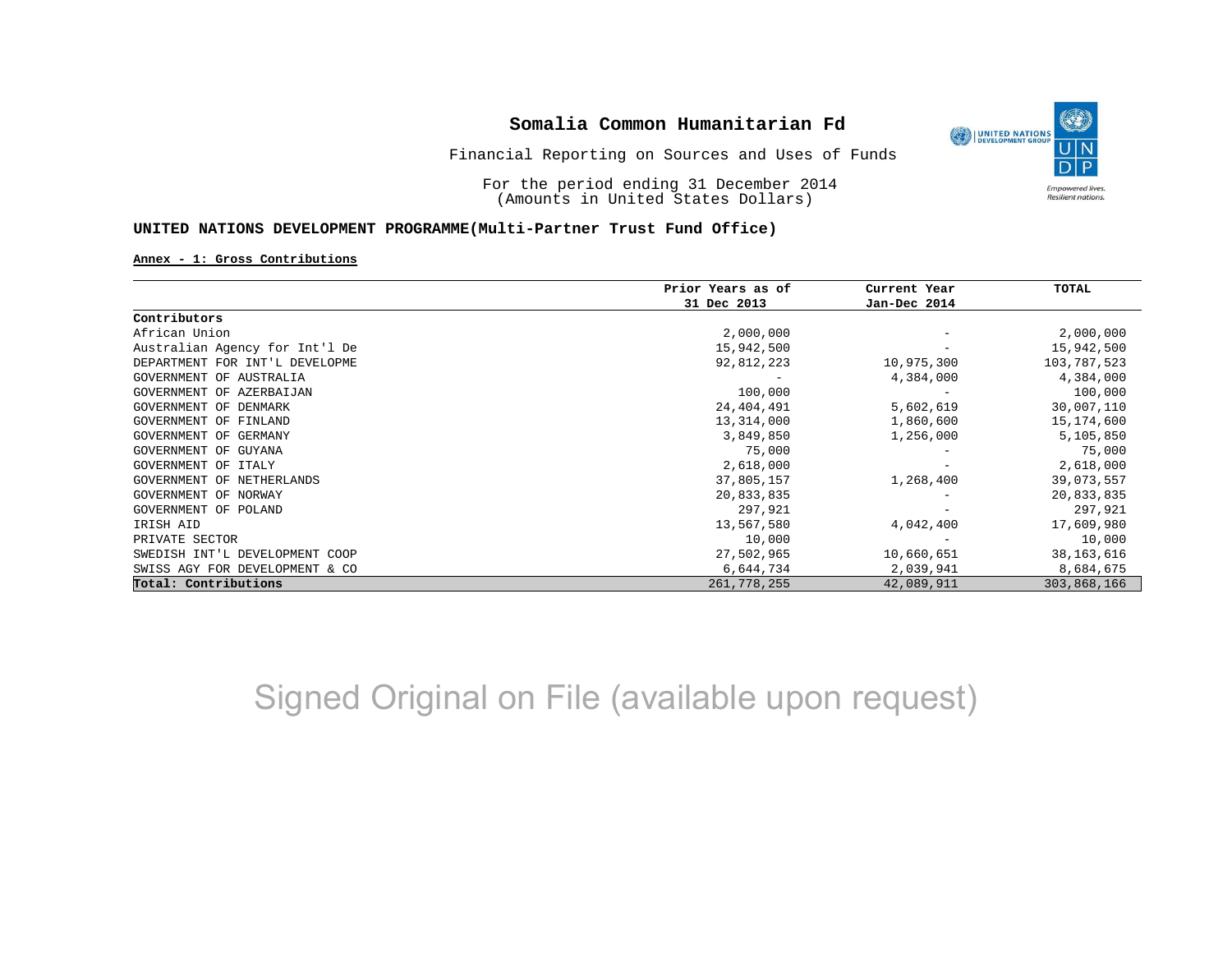

Financial Reporting on Sources and Uses of Funds

For the period ending 31 December 2014 (Amounts in United States Dollars)

#### **UNITED NATIONS DEVELOPMENT PROGRAMME(Multi-Partner Trust Fund Office)**

#### **Annex - 2: Transfers to Participating Organizations**

|                                                | Prior Years as of | Current Year             | TOTAL        |
|------------------------------------------------|-------------------|--------------------------|--------------|
|                                                | 31 Dec 2013       | Jan-Dec 2014             |              |
| <b>FAO</b>                                     | 11,240,902        | 2,450,000                | 13,690,902   |
| IOM                                            | 844,999           | 2,178,340                | 3,023,339    |
| NGO/OCHA                                       | 161,674,098       | 29,993,986               | 191,668,084  |
| OCHA                                           | 665,075           | 103,940                  | 769,014      |
| UNDP                                           | 3,676,024         | 831,439                  | 4,507,463    |
| UNFPA                                          | 2,476,368         | 1,109,999                | 3,586,367    |
| UNHABITAT                                      | 854,224           | $\overline{\phantom{m}}$ | 854,224      |
| UNHCR                                          | 6,313,269         | 413,835                  | 6,727,104    |
| UNICEF                                         | 22,057,459        | 4,346,893                | 26,404,353   |
| UNOPS                                          | 2,618,948         | $\overline{\phantom{m}}$ | 2,618,948    |
| WFP                                            | 14,525,272        | 9,751,299                | 24, 276, 571 |
| WHO                                            | 6,427,835         | 3,459,500                | 9,887,335    |
| Total Transfers to Participating Organizations | 233, 374, 474     | 54,639,232               | 288,013,705  |

# Signed Original on File (available upon request)